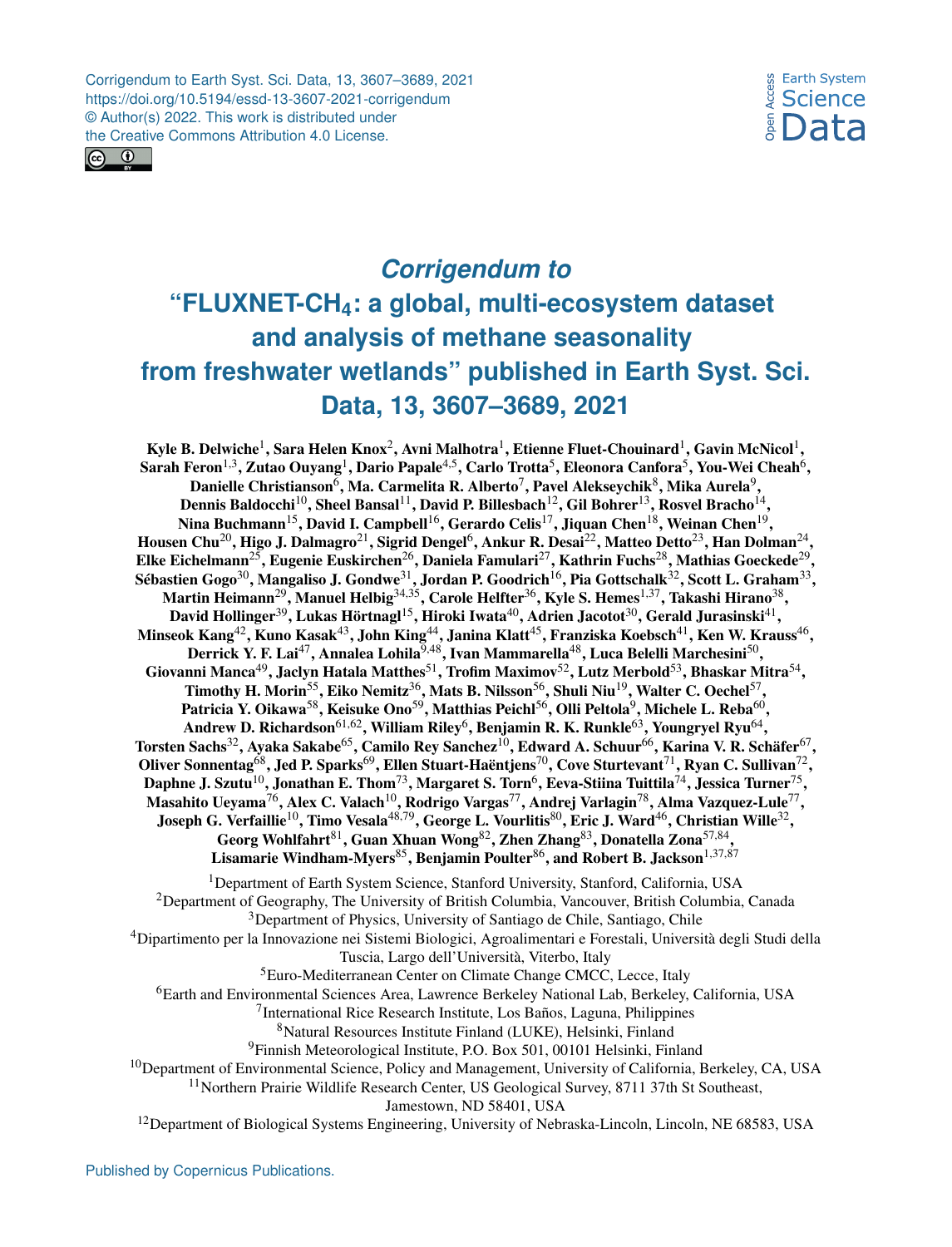<sup>13</sup>Department of Civil, Environmental and Geodetic Engineering, Ohio State University, Columbus, OH, USA <sup>14</sup>School of Forest Resources and Conservation, University of Florida, Gainesville, FL 32611, USA <sup>15</sup>Department of Environmental Systems Science, Institute of Agricultural Sciences, ETH Zurich, 8092 Zurich, Switzerland <sup>16</sup>School of Science, University of Waikato, Hamilton, New Zealand <sup>17</sup> Agronomy Department, University of Florida, Gainesville, FL 32601, USA <sup>18</sup>Department of Geography, Environment, and Spatial Sciences, Michigan State University, East Lansing, MI 48823, USA <sup>19</sup>Institute of Geographic Sciences and Natural Resources Research, Chinese Academy of Sciences, Beijing 100101, PR China <sup>20</sup>Climate and Ecosystem Sciences Division, Lawrence Berkeley National Lab, Berkeley, CA 94702, USA <sup>21</sup>Environmental Sciences Graduate Program, University of Cuiabá, Cuiabá, Mato Grosso, Brazil <sup>22</sup>Department of Atmospheric and Oceanic Sciences, University of Wisconsin-Madison, Madison, WI 53706, USA <sup>23</sup>Department of Ecology and Evolutionary Biology, Princeton University, Princeton, NJ, USA <sup>24</sup>Department of Earth Sciences, Vrije Universiteit, Amsterdam, the Netherlands <sup>25</sup>School of Biology and Environmental Science, University College Dublin, Dublin, Ireland <sup>26</sup>Institute of Arctic Biology, University of Alaska Fairbanks, Fairbanks, AK, USA  $27\text{CNR}$  – Institute for Agricultural and Forestry Systems in the Mediterranean, Piazzale Enrico Fermi, 1 Portici, Napoli, Italy  $^{28}$ Institute of Meteorology and Climate Research – Atmospheric Environmental Research, Karlsruhe Institute of Technology (KIT Campus Alpin), 82467 Garmisch-Partenkirchen, Germany <sup>29</sup>Max Planck Institute for Biogeochemistry, Jena, Germany <sup>30</sup>ISTO, Université d'Orléans, CNRS, BRGM, UMR 7327, 45071, Orléans, France <sup>31</sup>Okavango Research Institute, University of Botswana, Maun, Botswana <sup>32</sup>GFZ German Research Centre for Geosciences, Telegrafenberg, 14473 Potsdam, Germany <sup>33</sup>Manaaki Whenua – Landcare Research, Lincoln, New Zealand <sup>34</sup>Département de géographie, Université de Montréal, Montréal, QC H2V 0B3, Canada <sup>35</sup>Department of Physics and Atmospheric Science, Dalhousie University, Halifax, NS B2Y 1P3, Canada <sup>36</sup>UK Centre for Ecology and Hydrology, Edinburgh, UK <sup>37</sup> Woods Institute for the Environment, Stanford University, Stanford, California <sup>38</sup>Research Faculty of Agriculture, Hokkaido University, Sapporo, Japan <sup>39</sup>Northern Research Station, USDA Forest Service, Durham, NH 03824, USA <sup>40</sup>Department of Environmental Science, Faculty of Science, Shinshu University, Matsumoto, Japan <sup>41</sup>Landscape Ecology, University of Rostock, Rostock, Germany <sup>42</sup>National Center for AgroMeteorology, Seoul, South Korea <sup>43</sup>Department of Geography, University of Tartu, Vanemuise st 46, Tartu, 51410, Estonia <sup>44</sup>Department of Forestry and Environmental Resources, North Carolina State University, Raleigh, NC, USA <sup>45</sup>Chair of Vegetation Ecology, Institute of Ecology and Landscape, University of Applied Sciences Weihenstephan-Triesdorf, Am Hofgarten 1, 85354 Freising, Germany <sup>46</sup>Wetland and Aquatic Research Center, US Geological Survey, Lafayette, LA, USA <sup>47</sup>Department of Geography and Resource Management, The Chinese University of Hong Kong, Shatin, New Territories, Hong Kong SAR, China <sup>48</sup>Institute for Atmospheric and Earth System Research/Physics, Faculty of Science, University of Helsinki, Helsinki, Finland <sup>49</sup>Joint Research Centre (JRC), European Commission, Ispra, Italy <sup>50</sup>Department of Sustainable Agro-Ecosystems and Bioresources, Research and Innovation Centre, Fondazione Edmund Mach, San Michele all'Adige, Italy <sup>51</sup>Department of Biological Sciences, Wellesley College, Wellesley, MA 02481, USA <sup>52</sup>Institute for Biological Problems of the Cryolithozone, RAS, Yakutsk, Russia <sup>53</sup>International Livestock Research Institute (ILRI), Mazingira Centre, Old Naivasha Road, P.O. Box 30709, 00100 Nairobi, Kenya <sup>54</sup>School of Informatics, Computing and Cyber Systems, Northern Arizona University, Flagstaff, AZ, USA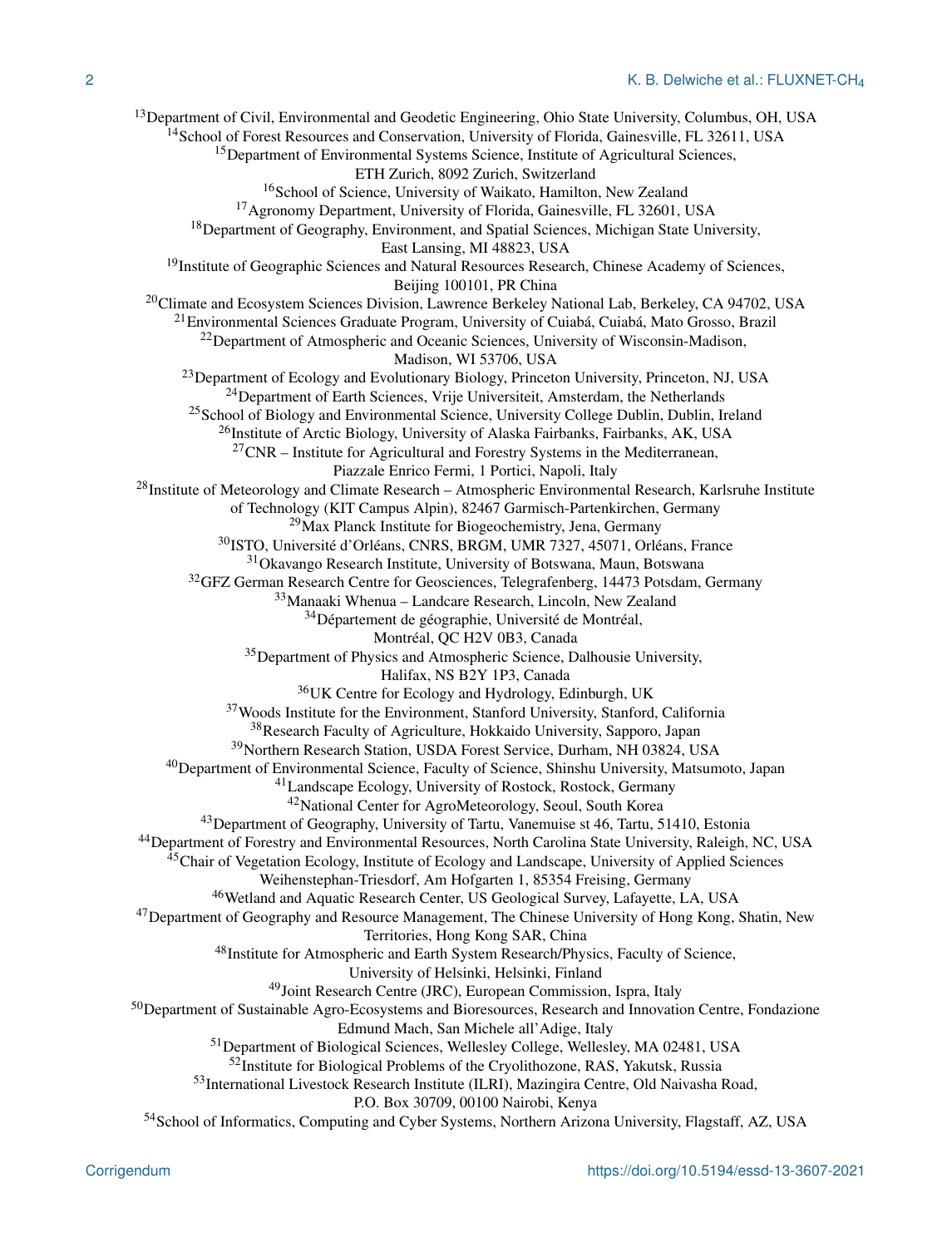Environmental Resources Engineering, SUNY College of Environmental Science and Forestry, Syracuse, NY, USA Department of Forest Ecology and Management, Swedish University of Agricultural Sciences, 901 83 Umeå, Sweden Department of Biology, San Diego State University, San Diego, CA 92182, USA Department of Earth and Environmental Sciences, Cal State East Bay, Hayward, CA 94542, USA National Agriculture and Food Research Organization, Tsukuba, Japan USDA-ARS Delta Water Management Research Unit, Jonesboro, Arkansas 72401, USA School of Informatics, Computing and Cyber Systems, Northern Arizona University, Flagstaff, AZ 86011, USA Center for Ecosystem Science and Society, Northern Arizona University, Flagstaff, AZ 86011, USA <sup>63</sup>Department of Biological and Agricultural Engineering, University of Arkansas, Fayetteville, AR 72701, USA <sup>64</sup>Department of Landscape Architecture and Rural Systems Engineering, Seoul National University, Seoul, South Korea Hakubi Center, Kyoto University, Kyoto, Japan Department of Biological Sciences, Northern Arizona University, Flagstaff, AZ, USA Department of Earth and Environmental Science, Rutgers University Newark, NJ, USA Département de géographie, Université de Montréal, Montréal, QC H2V 0B3, Canada <sup>69</sup>Department of Ecology and Evolution, Cornell, Ithaca, NY, USA California Water Science Center, US Geological Survey, 6000 J Street, Placer Hall, Sacramento, CA 95819, USA National Ecological Observatory Network, Battelle, 1685 38th St Ste 100, Boulder, Colorado 80301, USA Environmental Science Division, Argonne National Laboratory, Lemont, IL, USA Space Sciences and Engineering Center, University of Wisconsin-Madison, Madison, WI 53706, USA School of Forest Sciences, University of Eastern Finland, Joesnuu, Finland Freshwater and Marine Science, University of Wisconsin-Madison, Madison, WI 53706, USA <sup>76</sup>Graduate School of Life and Environmental Sciences, Osaka Prefecture University, Osaka, Japan Department of Plant and Soil Sciences, University of Delaware, Newark, DE, USA <sup>78</sup> A.N. Severtsov Institute of Ecology and Evolution, Russian Academy of Sciences, Moscow, Russia Yugra State University, 628012, Khanty-Mansiysk, Russia Biological Sciences Department, California State University San Marcos, San Marcos, CA, USA Department of Ecology, University of Innsbruck, Sternwartestr. 15, 6020 Innsbruck, Austria Sarawak Tropical Peat Research Institute, Sarawak, Malaysia Department of Geographical Sciences, University of Maryland, College Park, MD 20740, USA Department of Animal and Plant Sciences, University of Sheffield, Western Bank, Sheffield, S10 2TN, United Kingdom Water Mission Area, US Geological Survey, 345 Middlefield Road, Menlo Park, CA 94025, USA Biospheric Sciences Laboratory, NASA Goddard Space Flight Center, Greenbelt, Maryland, USA Precourt Institute for Energy, Stanford University, Stanford, California, USA

**Correspondence:** Kyle B. Delwiche (kdelwiche@berkeley.edu)

Published: 3 May 2022

Table B3 was submitted with an error in the column titled "SOIL\_TEMP\_PROBE\_DEPTHS", a portion of which is pictured in Fig. 1 below. The rows in this column list soil temperature probe depths in centimeters when these measurements are actually in meters. This column should be deleted. The correct soil temperature probe depths and units are provided in Table B7 (see Fig. 2) and Table B5 (see Fig. 3), which remain the correct source for these data.